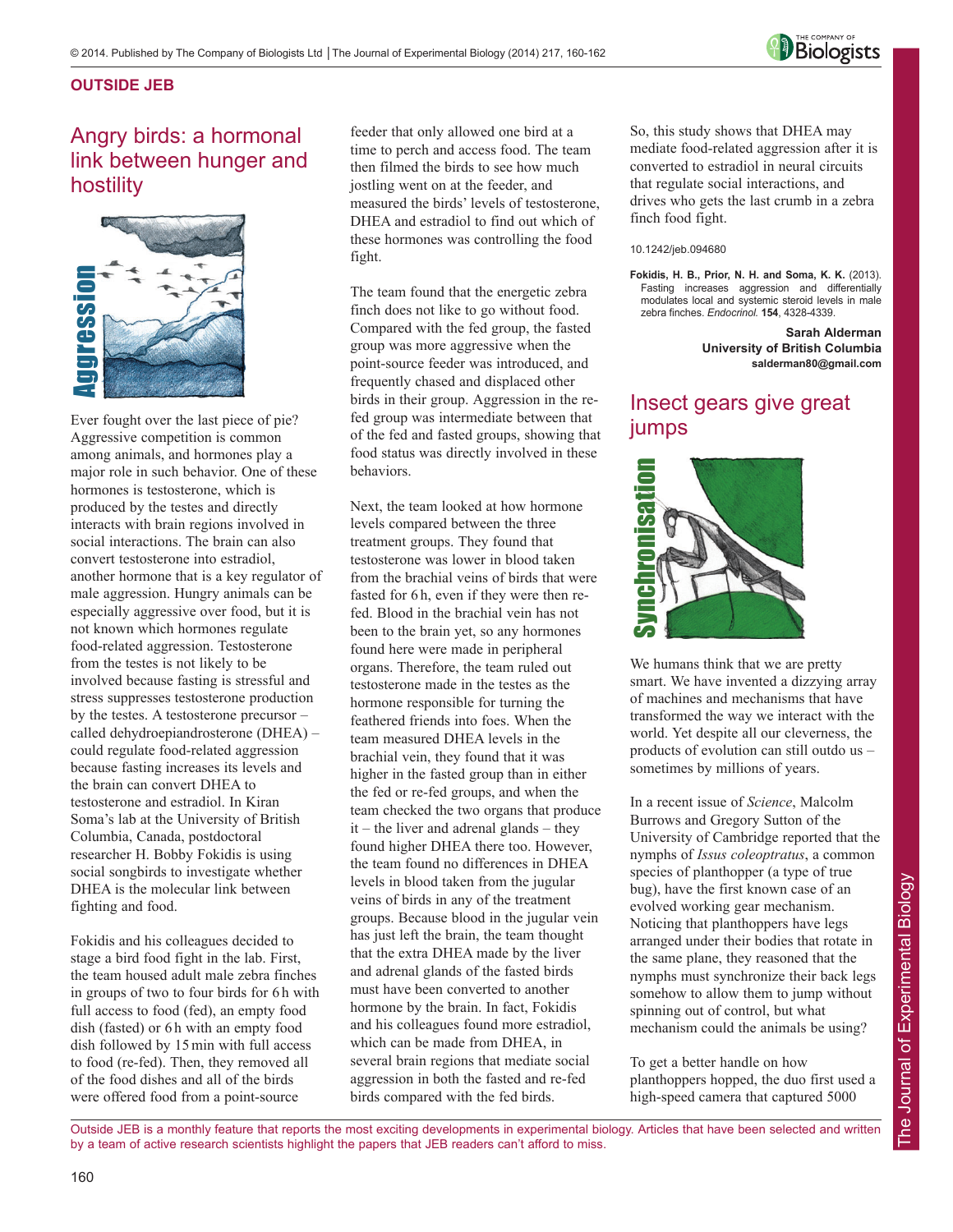images per second to film the tiny creatures. They found that *I. coleoptratus* was able to begin hopping within 2 ms of stimulus, and was able to synchronize its two back legs within 30 µs of each other – a feat that would be nearly impossible by nerve transmission (which takes sluggish milliseconds).

To take a closer look at what *I. coleoptratus* did when it jumped, Burrows and Sutton mounted individual planthoppers upside down in Plasticine while they filmed the insects' undersides at  $30,000$  frames  $s^{-1}$  and watched the action of the legs. They found that the trochanters (the second joint on an insect leg moving out from the body) of the two back legs each had a strip of gear teeth located on their inner surface. When the planthoppers prepared to jump, they rotated their rear legs, which rotated the two cogs at the top of the femur so that the teeth of the gears meshed together as the legs prepared for launch. Then, when the planthoppers jumped, the legs snapped forward with the gear teeth reengaging as the legs rotated in the opposite direction, to synchronize the movement of both limbs for a successful launch.

The researchers used a scanning electron microscope to look at the fine-scale structure of the insect cogs. They found that each tooth on the gear was tiny – only  $15-30 \mu m$  high – and separated from the next tooth by another  $30 \mu m$ . Strangely, once *I. coleoptratus* moults into an adult, it loses the gears. They hypothesise that this might be because adults do not moult and so are unable to repair the teeth if any were to become damaged.

Burrows and Sutton think that without the gears, jumping *I. coleoptratus* nymphs would not be able to synchronize their legs in their fast jumps. Understanding how such tiny gear mechanisms work could help engineers develop small machines. It seems that insects have still got the jump on us – in this case, literally.

#### 10.1242/jeb.094664

**Burrows, M. and Sutton, G.** (2013). Interacting gears synchronize propulsive leg movements in a jumping insect. *Science* **341**, 1254-1256.

> **Katie Marshall University of British Columbia kmarshall@zoology.ubc.ca**

## Faecal pharmaceuticals and external immunity in termites



Formosan subterranean termites are among the most socially sophisticated of animals. Living in underground colonies millions strong, these insects share the work of foraging and defence while jointly benefiting from the fruits of their labours. However, with the advantages of social life come certain challenges. For a start, there is the problem of disease risk in a colony comprised mainly of siblings. And then, what do so many termites do with all of their waste? A recent report published in the *Proceedings of the Royal Society, Series B*, describes a novel integration of sanitation and public health that allows termites to tackle these problems together.

Colonies of Formosan termites are like vast underground cities. Tunnels that termites travel in search of food extend for hundreds of feet through the soil. These emerge into hollowed trees, buildings and homes, where termites construct dwellings called 'carton nests' composed of chewed wood, saliva and termite faeces. Unsurprisingly, these nests are not only comfortable homes for termites. A group of scientists led by Thomas Chouvenc at the University of Florida in Fort Lauderdale, USA, discovered that nests also support the growth of bacteria and fungi. However, pathogenic fungi are notably absent from the carton nests. This is a good thing for termites, of course, but how are the nasty fungi kept at bay? **Figure 12**<br> **Example 12**<br> **Example 12**<br> **Example 12**<br> **Example the most socially sophisticated of animals. Living in underground colonies millions strong, these inseast share the lightal<br>
biomatic foregang and defence whi** 

When the researchers tested whether the nest itself was antifungal, this proved not to be the case. Fungal pathogens inoculated into a growth medium made from termite cartons – appealingly called termite faecal agar – grew rapidly and

the faecal agar was co-innoculated with a particular bacterial species isolated from the carton nests, fungal growth was arrested. Looking further, the team found that this same bacterial species, a type of filamentous bacterium called a streptomycete, secreted compounds that directly inhibited fungal growth.

Several studies over the past decade have published similar results in a broad range of insect species: an insect is squashed, a streptomycete is isolated from the corpse and this bacterium is found to retard growth of a pathogen that would attack this insect in an *in vitro* assay. The story usually ends here, with the inference that the streptomycete derived from the insect somehow aids the species in disease control. What is particularly interesting about the present study is that Chouvenc and colleagues could put this inference directly to the test under semi-natural conditions. They built mini termite nests and monitored the survival of colonies through time. Cleverly, by using nest material composed initially of sterile soil, the researchers could directly manipulate termite exposure to either friendly or harmful microbes. As anticipated, colonies exposed to pathogens died most rapidly. But when these colonies were also exposed to streptomycetes, the termites survived as well as they did in sterile soil. This result thus provided clear evidence that streptomycetes help protect Formosan termites against lethal infection, thereby providing them with a form of external immunity.

Less clear from this work is how this relationship evolved. Do termites specifically attract streptomycetes using faecal bait, perhaps farming them to exploit their antifungal secretions? Or do termites incidentally benefit from the fact that streptomycetes prolifically secrete antimicrobials to protect their own food, pre-digested wood pulp (termite faeces) in this case, from fungal competitors? Studies to distinguish these intriguing possibilities are in progress.

#### 10.1242/jeb.094656

**Chouvenc, T., Efstathion, C. A., Elliott, M. L. and Su, N.-Y.** (2013). Extended disease resistance emerging from the faecal nest of a subterranean termite. *Proc. R. Soc. B* **280**, 20131885.

> **Daniel E. Rozen University of Leiden d.e.rozen@biology.leidenuniv.nl**